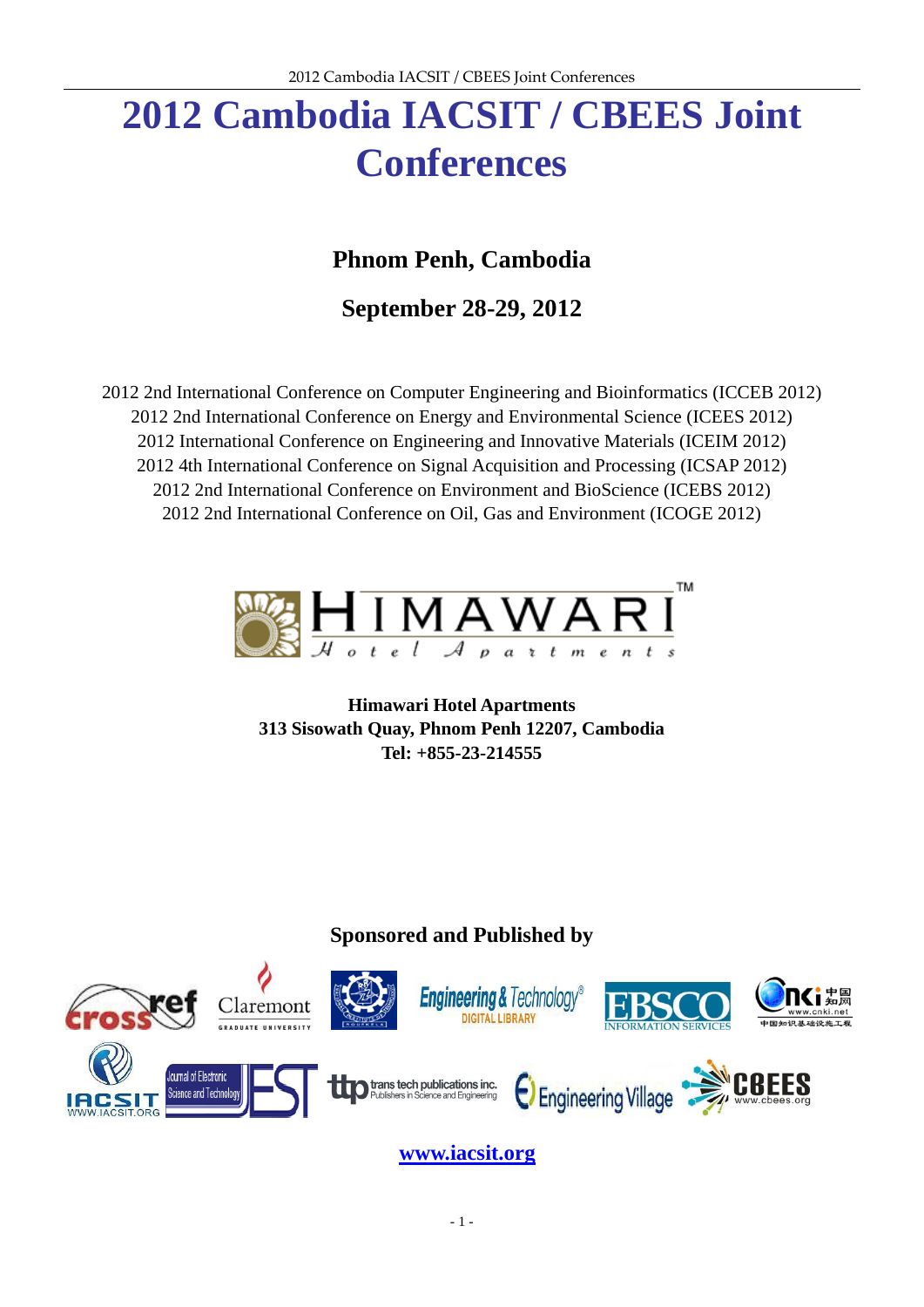# *Simple Version of the Schedule*

# **September 28, 2012(Friday)**

| <b>Venue: Himawari Hotel Apartments</b><br>Lobby | Sign in & the Whole day onsite |
|--------------------------------------------------|--------------------------------|
| $10: 00-12: 30$<br>$13: 30 - 17: 00$             | <b>Registration</b>            |

**Note**:

- **(1) You can also register at any time during the conference.**
- **(2) Certificate of Participation can be collected at the registration counter.**
- **(3) The organizer won't provide accommodation, and we suggest you make an early reservation.**

## **September 29, 2012(Saturday) Morning 9:00a.m.-11:45a.m Opening Remarks & Keynote Speeches Venue:** *Function Room I&II* **Lunch Break Venue:** *Function Room I&II* **September 29, 2012 11:45a.m.-12:45p.m Afternoon 13:00p.m.-17:00p.m Session1-ICEIM 13:00p.m.-15:00:p.m.** *Function Room I* **Session2-ICEBS 13:00p.m.-15:00:p.m.** *Function Room II* **15:00-15:30 Coffee Break Session3-ICSAP&ICEES 15:30p.m.-17:00:p.m** *Function Room I* **Session4-ICEBS&ICCEB 15:30p.m.-17:00:p.m** *Function Room II*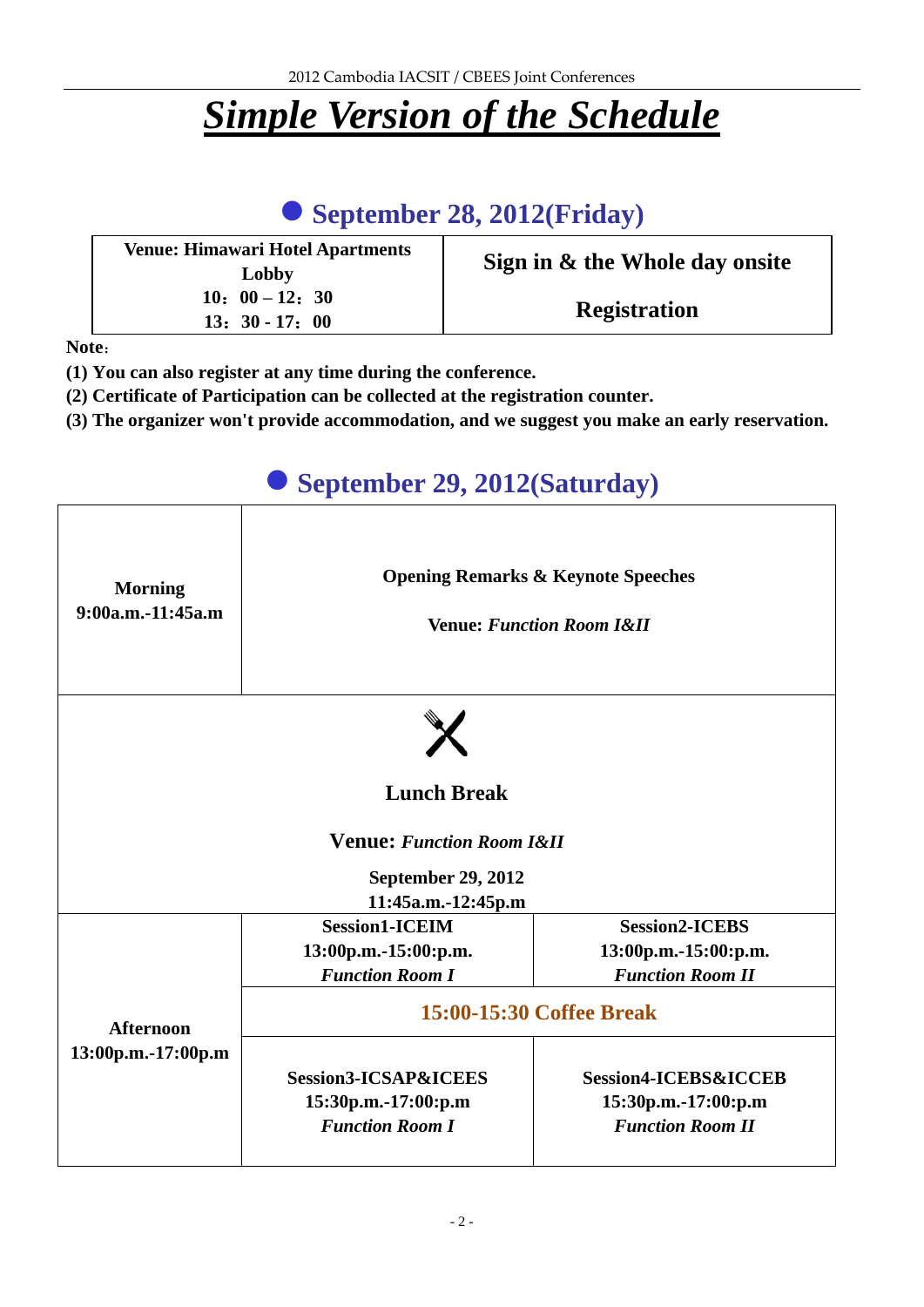# *September 29, 2012(Saturday)*

# **Morning Schedule**

### **Keynote Speech**

### **Venue:** *Function Room I&II*

| $9:00-9:10$    | <b>Opening Remarks</b>                                                      |
|----------------|-----------------------------------------------------------------------------|
|                |                                                                             |
| $9:10-9:55$    | <b>Plenary Speech 1</b>                                                     |
|                | Innovative nanomaterials for Next Generation Solar Cells                    |
|                | Prof.Muhamad Yahaya, School of Applied Physics, Faculty of Science and      |
|                | Technology,                                                                 |
|                | Universiti Kebangsaan Malaysia, 43600 UKM, Bangi, Selangor, Malaysia        |
| $9:55 - 10:40$ | <b>Plenary Speech 2</b>                                                     |
|                | <b>Wastes Cleaning Wastes</b>                                               |
|                | Judilynn N. Solidum                                                         |
|                | University of the Philippines, Manila                                       |
|                |                                                                             |
| 10:40-11:00    | <b>Taking Photo and Coffee Break</b>                                        |
| 11:00-11:45    | <b>Plenary Speech 3</b>                                                     |
|                | Land Degradation in Kuwait: Causes, Consequences and Combating              |
|                | Saji Baby                                                                   |
|                | Environmental Manager (Research and Consultation) & Principal Scientist GEO |
|                | <b>Environmental Consultation</b>                                           |

# **Lunch-11:45-12:45, September29, 2012**

# **Lunch Venue: Himawari Hotel Apartments**

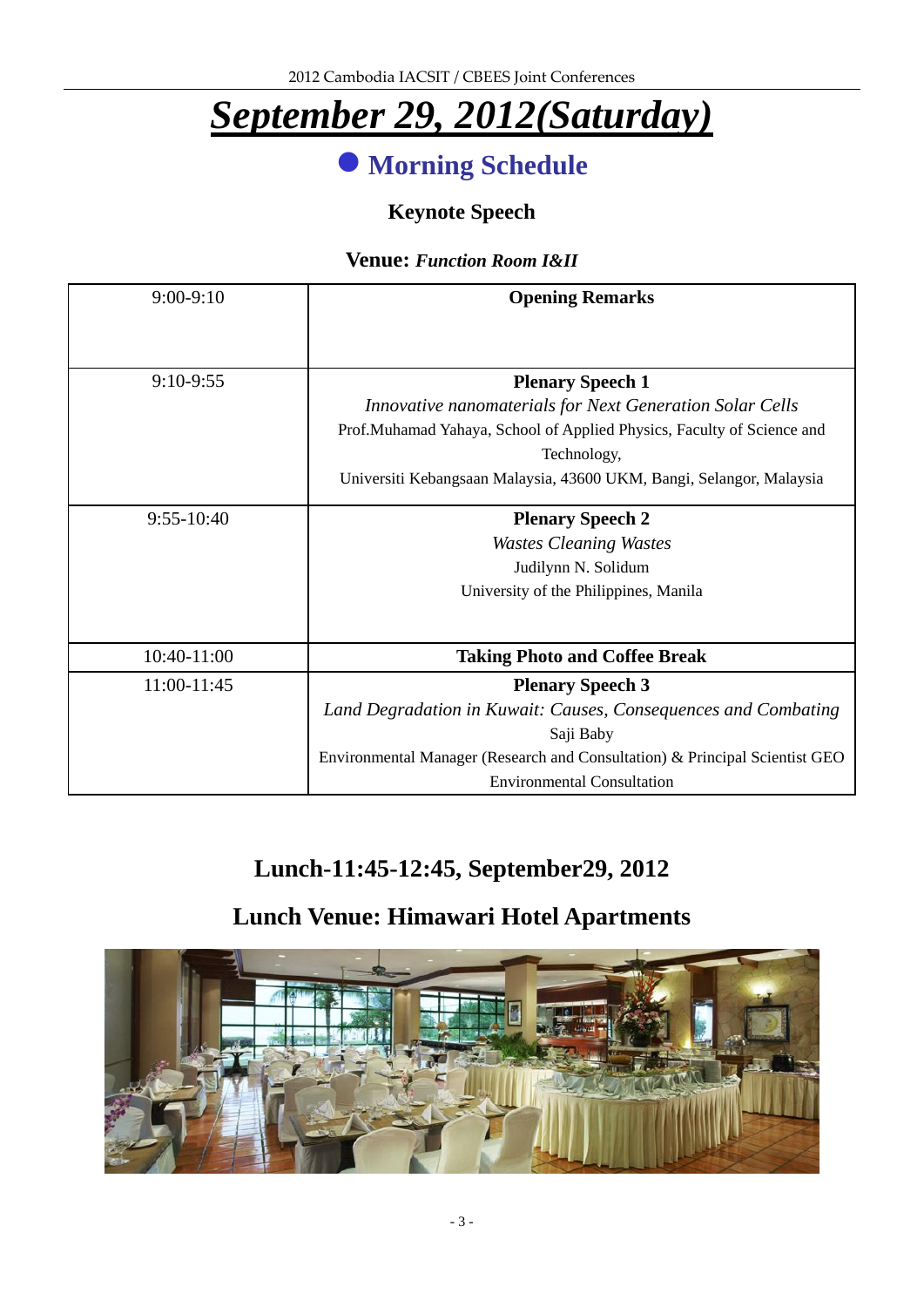# *September 29, 2012(Saturday)*

**Afternoon Schedule**

### **Authors' Oral presentation**



### **Session 1 - ICEIM 2012**

Venue: *Function Room I* Session Chair: Time: 13:00 p.m-15:00 p.m.

| <b>ICEIM2012</b> |                                                                                                              |
|------------------|--------------------------------------------------------------------------------------------------------------|
| M003             | Superconducting Properties of $Bi_{1.6}Pb_{0.4}Sr_2Ca_{2.4}Dy_xCu_3O_y$ Prepared via Co-Precipitation Method |
|                  | H. Azhan, J. S. Hawa, K. Azman, H. N. Hidayah and S. Y. S. Yusainee                                          |
|                  | Universiti Teknologi MARA, Malaysia                                                                          |
| M005             | Thermal and Magnetisms Design of an Inductor using Finite Element Method                                     |
|                  | Khoo Boo Kean, Mark Ovinis and T.Nagarajan                                                                   |
|                  | Universiti Teknologi PETRONAS, Malaysia                                                                      |
| M008             | Lumina: A responsive luminous material for architectural skins design                                        |
|                  | Chin Koi Khoo, Jane Burry and Mark Burry                                                                     |
|                  | RMIT University, Australia                                                                                   |
| M014             | On the Issues of Asymmetry Observed in Heat Transfer & Material Flow in Friction Stir Welding                |
|                  | BarnikSaha Roy, ArnabSamaddar Chaudhuri and Dr.Subhash Chandra Saha                                          |
|                  | National Institute of Technology, Agartala                                                                   |
| M015             | Parametric Optimization of Transmission Laser Welding Process applying Taguchi Method                        |
|                  | John Deb Barma, Asish Bandyopadhyay and Pradip Kumar Pal                                                     |
|                  | National Institute of Technology, Agartala, India                                                            |
| M017             | Nonlinear Optical Properties of Controlled Fabrication of Copper Nanowires by a Shadow                       |
|                  | Deposition                                                                                                   |
|                  | <b>Kitsakorn Locharoenrat</b>                                                                                |
|                  | King Mongkut's Institute of Technology Ladkrabang, Thailand                                                  |
| M019             | Investigation of Recombination Process of P3HT:PCBM Organic Solar Cell                                       |
|                  | Eng Kok Chiew, Muhammad Yahaya and A. P. Othman                                                              |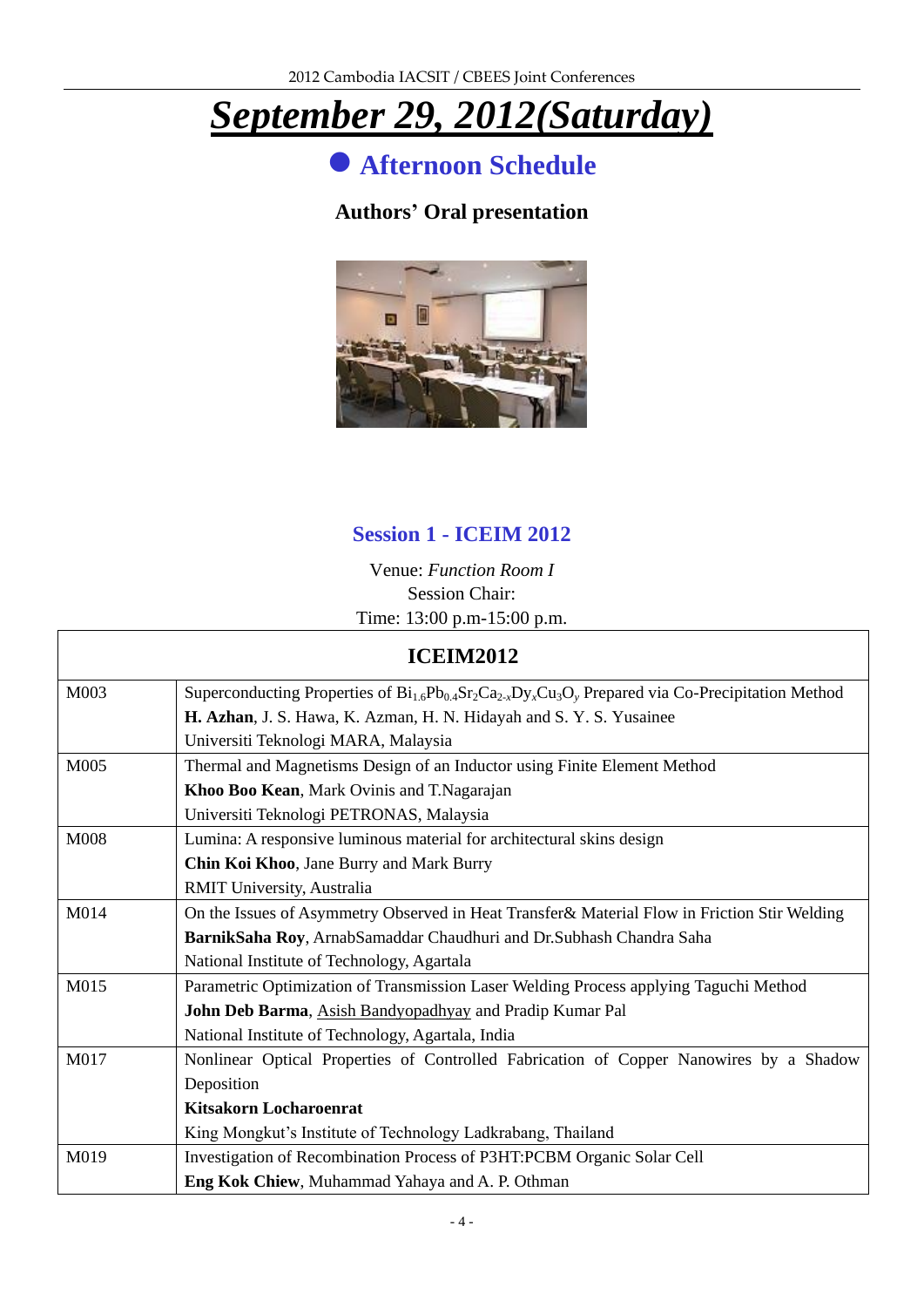2012 Cambodia IACSIT / CBEES Joint Conferences

|       | National University of Malaysia, Malaysia                                                                                       |  |
|-------|---------------------------------------------------------------------------------------------------------------------------------|--|
| M020  | Analysis of Structures of cementitious Composites with Recyclates and Dispersion Reinforcement                                  |  |
|       | of Polymer Fibres                                                                                                               |  |
|       | Vladimira Vytlacilova                                                                                                           |  |
|       | Czech Technical University in Prague, Faculty of Civil Engineering, Czech Republic                                              |  |
| M1012 | Photoluminescence of $Er^{3+}$ : PbO - B <sub>2</sub> O <sub>3</sub> - TeO <sub>2</sub> Glass under 650nm Excitation Wavelength |  |
|       | E. S. Nurbaisyatul, K. Azman, H. Azhan and A. Noranizah                                                                         |  |
|       | Universiti Teknologi MARA Shah Alam, Selangor, Malaysia                                                                         |  |
| M2001 | Optical characterization of Erbium doped Sodium Borate Glass                                                                    |  |
|       | A. Mardhiah, K. Azman, H. Azhan and W.A.W. Razali                                                                               |  |
|       | UNIVERSITI TEKNOLOGI MARA, MALAYSIA                                                                                             |  |

### **Session 2 - ICEBS 2012**

Venue: *Function Room II* Session Chair: Time: 13:00 p.m-15:00 p.m.

| F00004 | Potential Ability of Tea Bag Packaged Shells of Perna Viridis, Helix pomatia, and Crassostrea Gigas as |
|--------|--------------------------------------------------------------------------------------------------------|
|        | <b>Table Water Decontaminating Agent</b>                                                               |
|        | Judilynn N. Solidum                                                                                    |
|        | A Quantitative Analysis on Cadmium and Chromium Contamination in Powdered Children's Milk              |
| F00006 | Available in Metro Manila, Philippines                                                                 |
|        | Judilynn N. Solidum, Sandra Dawn G. Burgos, Karen Ann M. Dela Cruz and Rizza Padilla                   |
| F00015 | Preliminary Study on the Possible Use of Garcinia Mangostana L.(Fam. Guttiferae) Hulls as Colorant     |
|        | Judilynn N. Solidum and Ms. Jea Giezl N. Solidum                                                       |
|        | Determination of Lead in Soil and Plants and Risk Assessment of its Effects among Preschool            |
| F00009 | Children in Daycare Center in Manila, Philippines                                                      |
|        | Geraldine Aclan, Diane Aninon, Sandra Burgos, Agnes Cayco, Regine del Rosario, Karen dela Cruz1,       |
|        | Nina Toletino and Judilynn Solidum                                                                     |
|        | Agricultural Use of Sewage Sludge to Reduce Environmental Pollution                                    |
| F00011 | Brigitta Táth, László Nagy, László Géza Nagy, Adrienn Ványin é Széles, László Lévai                    |
|        | Potential of Vermicomposting Leachate as Organic Foliar Fertilizer and Nutrient Solution in            |
| F00019 | Hydroponic Culture: A Review                                                                           |
|        | Shlrene Quaik, Asha Embrandiri, Parveen F. Rupani and Mahamad H. Ibrahim                               |
|        | Biomineralization of Carbonate Minerals: Implications for Rhodolith Formation                          |
| F00025 | Esther Roh and Jiwon Sim                                                                               |
| F20002 | Biosorption and Desorption of Lead (Pb+2) from Simulated Waste Water Using Freshwater Snail            |
|        | Shells, Melanoides Tuberculata Muller (Family Thiaridae)                                               |
|        | Michelle S. Casta reda, Ma. Stalin R. Mirasol, Lora Alaine D. Raymundo and Judilyn N. Solidum          |
| F20003 | Benthic Foraminiferal Assemblages as Potential Ecological Proxies for Environmental Monitoring in      |
|        | <b>Coastal Water</b>                                                                                   |
|        | Fatin Izzati Minhat, Khairun Yahya, Anita Talib and Omar Ahmad                                         |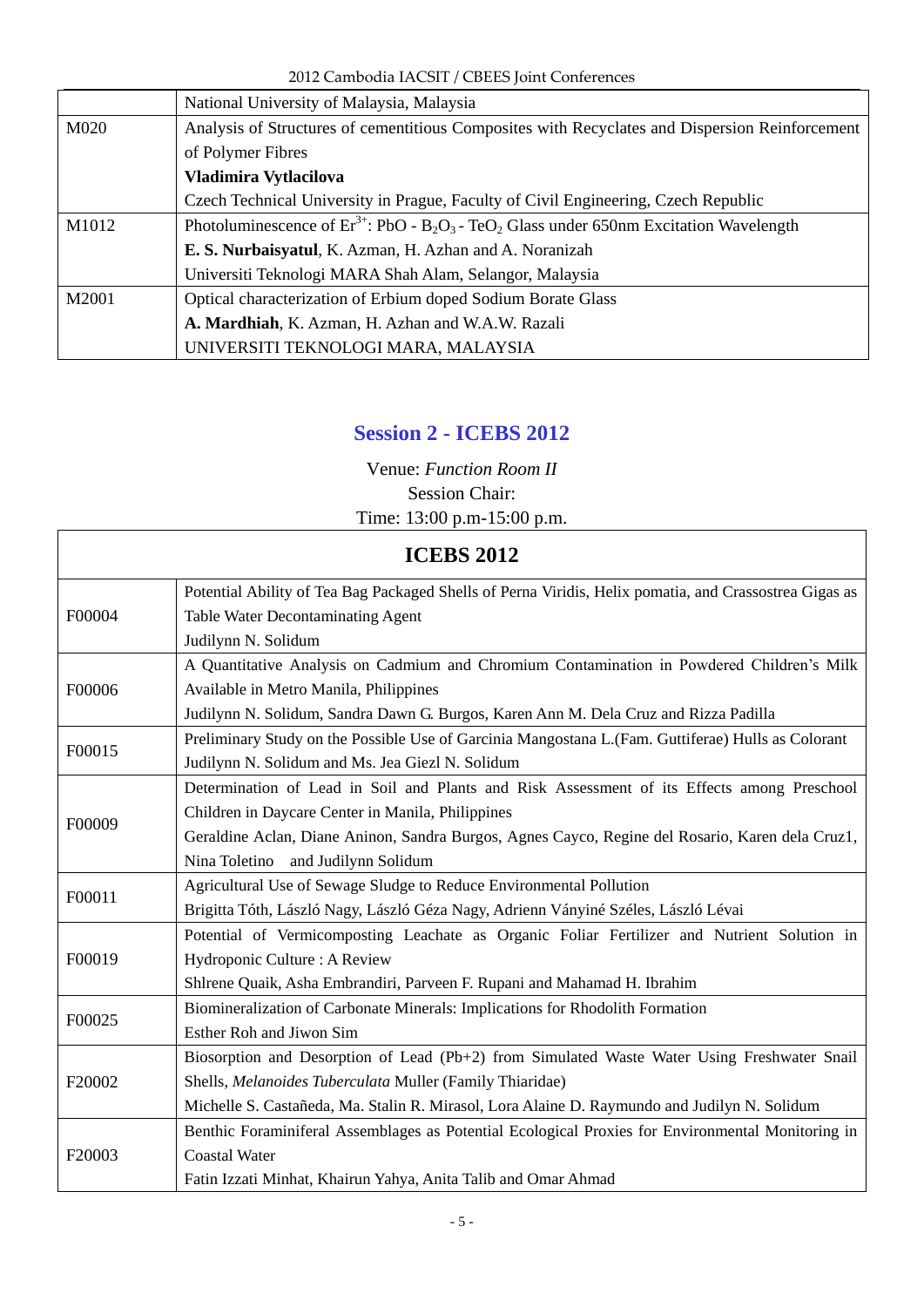| F20006 | The Response of Natural Cell-bounded Carotenoids to Short Term Exposure of Heavy Metals |
|--------|-----------------------------------------------------------------------------------------|
|        | Wong Ling Shing and Choong Chieh Wean                                                   |

| $15:00-15:30$ | <b>Coffee Break</b> |
|---------------|---------------------|
|---------------|---------------------|



# **Have a rest!**

## **Session 3 - ICSAP 2012&ICEES2012**

Venue: *Function Room I* Session Chair: Time: 15:30 p.m-17:00 p. m

|                  | <b>ICSAP2012</b>                                                                           |
|------------------|--------------------------------------------------------------------------------------------|
| P <sub>005</sub> | A Robust Speaker Independent Speech Recognizer for Isolated Hindi Digits                   |
|                  | Vedant Dhandhania, Jens Kofod Hansen, Shefali Jayanth Kandi and Arvind Ramesh              |
|                  | Manipal Institute of Technology, Manipal, India                                            |
| P0010            | Adaptive Frequency Hopping Scheme for Wireless Distribution System (WDS) in WLAN           |
|                  | <b>Jutamas Kongtep</b>                                                                     |
|                  | Computer Engineering, King Mongkut's Institute of Technology Ladkrabang, Bangkok, Thailand |
| P0012            | Target Strength of Underwater Objects Using Echo Voltage Reference                         |
|                  | Azrul Mahfurdz, Sunardi and H. Ahmad                                                       |
|                  | Faculty of Electrical and Electronic Engineering Universiti Malaysia Pahang, 26600, Pekan  |
|                  | Pahang, Malaysia                                                                           |
| <b>ICEES2012</b> |                                                                                            |
| CO <sub>03</sub> | Factors Influencing Household Electronic Waste Recycling Intention                         |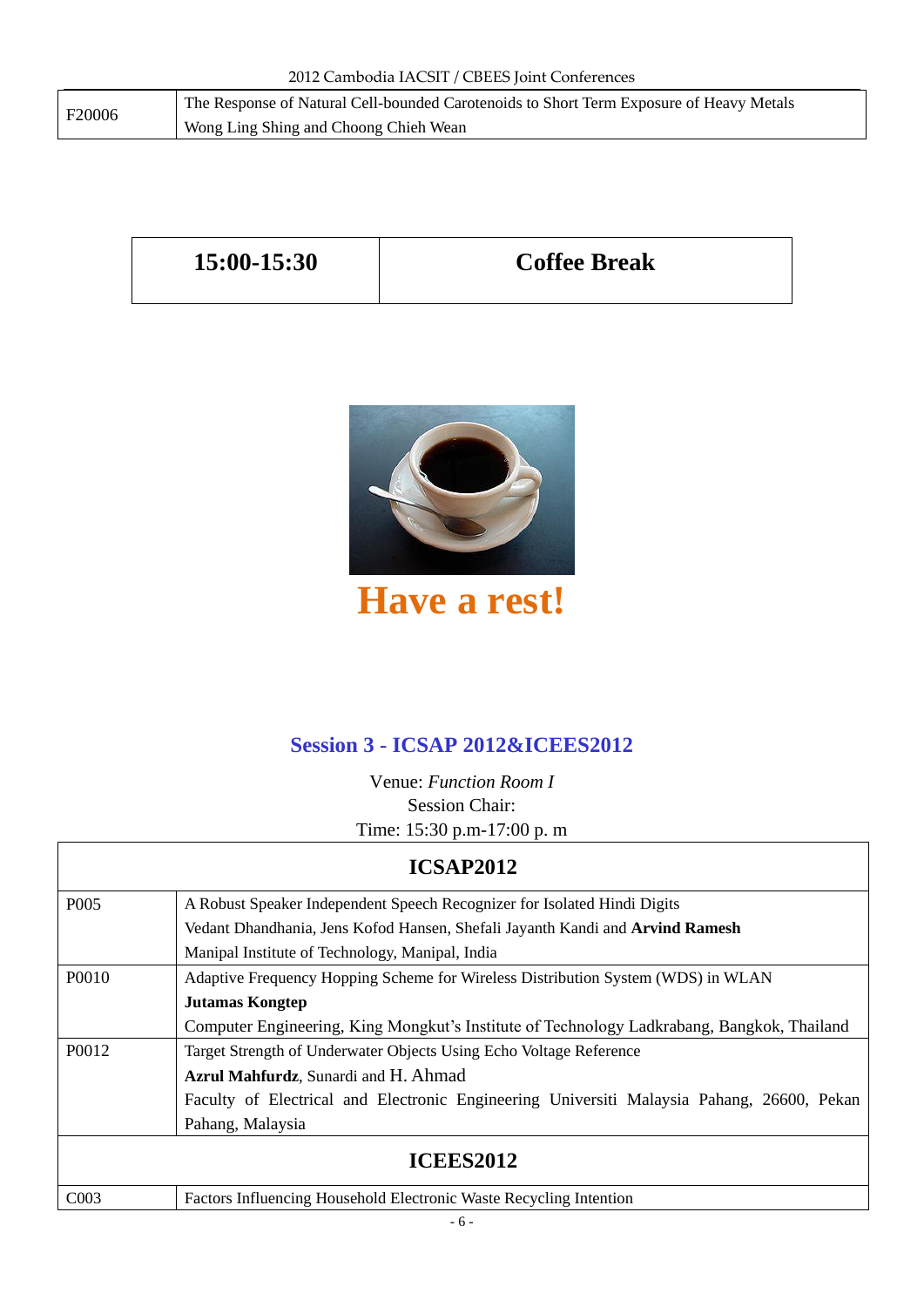2012 Cambodia IACSIT / CBEES Joint Conferences

|                    | <b>Sew Tiep Ho</b> , David Yoon Kin Tong, Elsadig Musa and Chee Teck Lee                          |
|--------------------|---------------------------------------------------------------------------------------------------|
|                    | Multimedia University, Malaysia                                                                   |
| C <sub>004</sub>   | Extended Theory of Planned Behaviour Model for Measuring Households' Recycling Behaviour in       |
|                    | Malaysia                                                                                          |
|                    | Mei Ling Goh, David Yoon Kin Tong and Elsadig Musa Ahmed                                          |
|                    | Multimedia University, Malaysia                                                                   |
| C <sub>20005</sub> | The analysis of Distribuions System on Land Expropriation Compensation in China from the          |
|                    | perspective of the Power View of Sociology                                                        |
|                    | Fu Ying and <b>Jin Lifei</b>                                                                      |
|                    | Chinese Academy of Land&Resource Economies, China                                                 |
| C <sub>20008</sub> | In-sewer aerobic and anaerobic laboratory-scale degradation study of organic pollutants in sewage |
|                    | Harlina Ahmad, Azni, I., Mohd Omar, A.K. and Norli, I.                                            |
|                    | Universiti Sains Malaysia, Malaysia                                                               |
| C <sub>20010</sub> | Assessment of Social Impacts of a Reservoir on a Saline Soil Area in Northeast Thailand           |
|                    | Uba Sirikaew and <b>Uma Seeboonruang</b>                                                          |
|                    | King Mongkut's Institute of Technology Ladkrabang, Bangkok, Thailand                              |

## **Session 4 - ICEBS 2012& ICCEB 2012**

Venue: *Function Room II* Session Chair: Time: 15:30 p. m-17:00 p. m

| <b>ICEBS 2012</b> |                                                                                                     |
|-------------------|-----------------------------------------------------------------------------------------------------|
| F30002            | Improving Crop Farming Performance with Revitalising Institutional and Extension Program in Central |
|                   | Java Province-Indonesia: An Alternative Exit Strategy from Agriculture Turbulence                   |
|                   | Sucihatiningsih Dian Wisika Prajanti and Indah Susilowati                                           |
| F30003            | The Value of Pesticides Impact on Onion Farming in Brebes Regency, Central Java-Indonesia           |
|                   | Ngatindriatun, Indah Susilowati and Etty Soesilowati                                                |
|                   | Variations in Scale Morphology between Sexes of the Spotted Barb, Puntius<br><i>Binotatus</i>       |
| F30008            | (Valenciennes, 1842) (Actinopterygii: Cyprinidae)                                                   |
|                   | Mary Ann M. Ganzon, Mark Anthony J. Torres, Jessie J. Gorospe and Cesar G. Demayo                   |
|                   | Describing Squamatological Variation between Sexes of <i>Mesopristes Cancellatus</i> (Cuvier, 1989) |
| F30009            | Christina A. Barazona, Mark Anthony J. Torres, Jessie J. Gorospe and Cesar G. Demayo                |
| F30013            | Juvenile Myoclonus Epilepsy: Dual Role for EFHC1 in the Etiology?                                   |
|                   | Shweta Singh                                                                                        |
| <b>ICCEB 2012</b> |                                                                                                     |
| M002              | Searching for Substituted Residues to Narrow NADPH-Reaction Specificity in p-Hydroxybenzoate        |
|                   | Hydroxylase: Combination of a Single Mutant Database and Cluster Analysis                           |
|                   | <b>SUEMORI Akio</b>                                                                                 |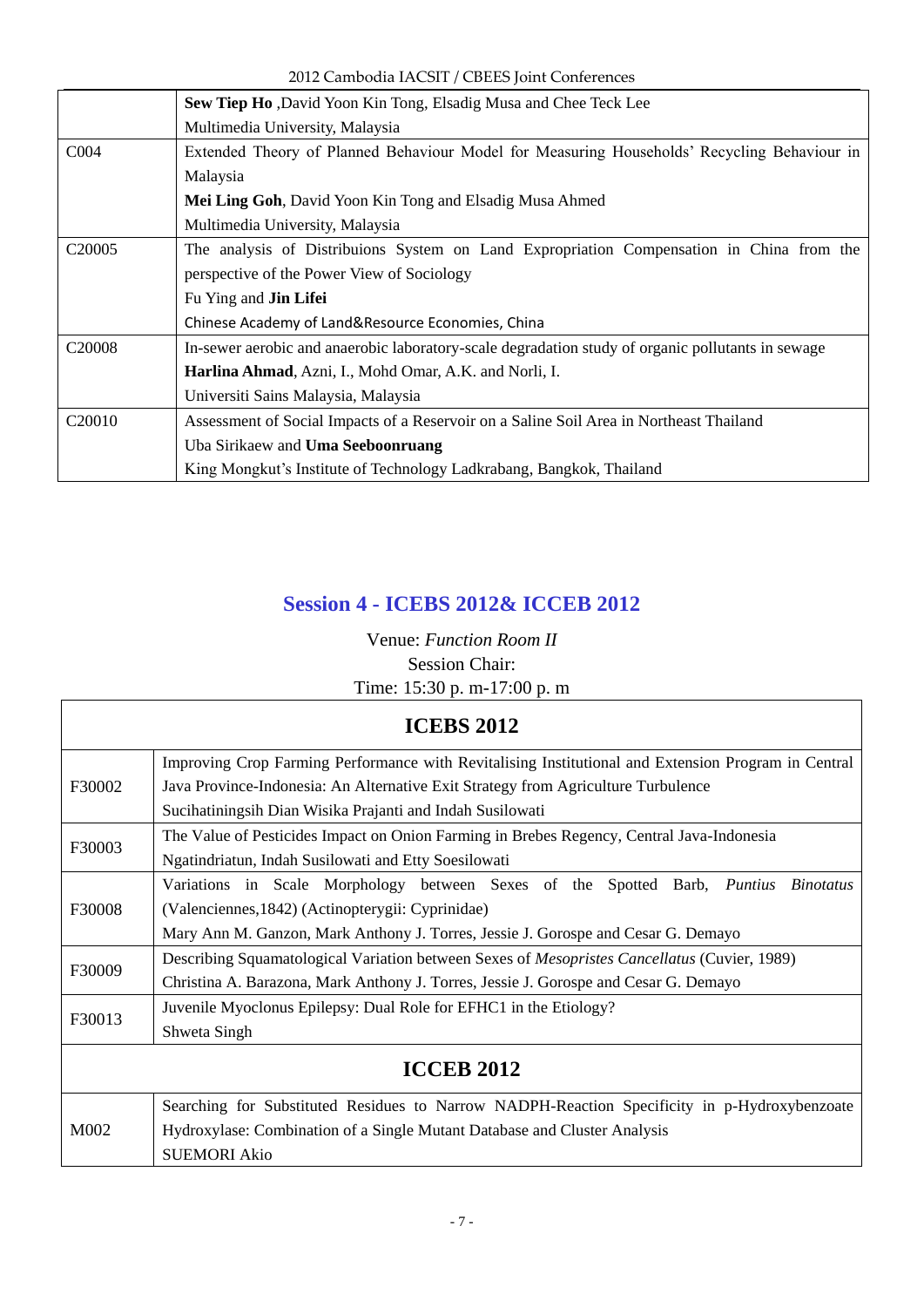M004

Development of Simple Low PressureSuction Machine Wongwit Senavongse+and Tanathawat Sutdaen

# **Instructions for Oral Presentations**

## **Devices Provided by the Conference Organizer:**

Laptops (with MS-Office & Adobe Reader)

Projectors & Screen

Laser Sticks

## **Materials Provided by the Presenters:**

PowerPoint or PDF files (Files shall be copied to the Conference Computer at the beginning of each

Session)

Duration of each Presentation (Tentatively):

Regular Oral Session: about *15 Minutes* of Presentation, including Q&A

Keynote Speech: *45 Minutes* of Presentation, including 5 Minutes of Q&A

## **Himawari Hotel Apartments**

313 Sisowath Quay, Phnom Penh 12207 Cambodia Tel: +855-23-214555 Fax: +855-23-217111/213071 Email: reservation@himawari.com.kh

## **Conference Secretariat Contact:**

ICECS2012: icecs@cbees.org ICBEE 2012: icbee@cbees.org ICBEM2012: icbem@cbees.org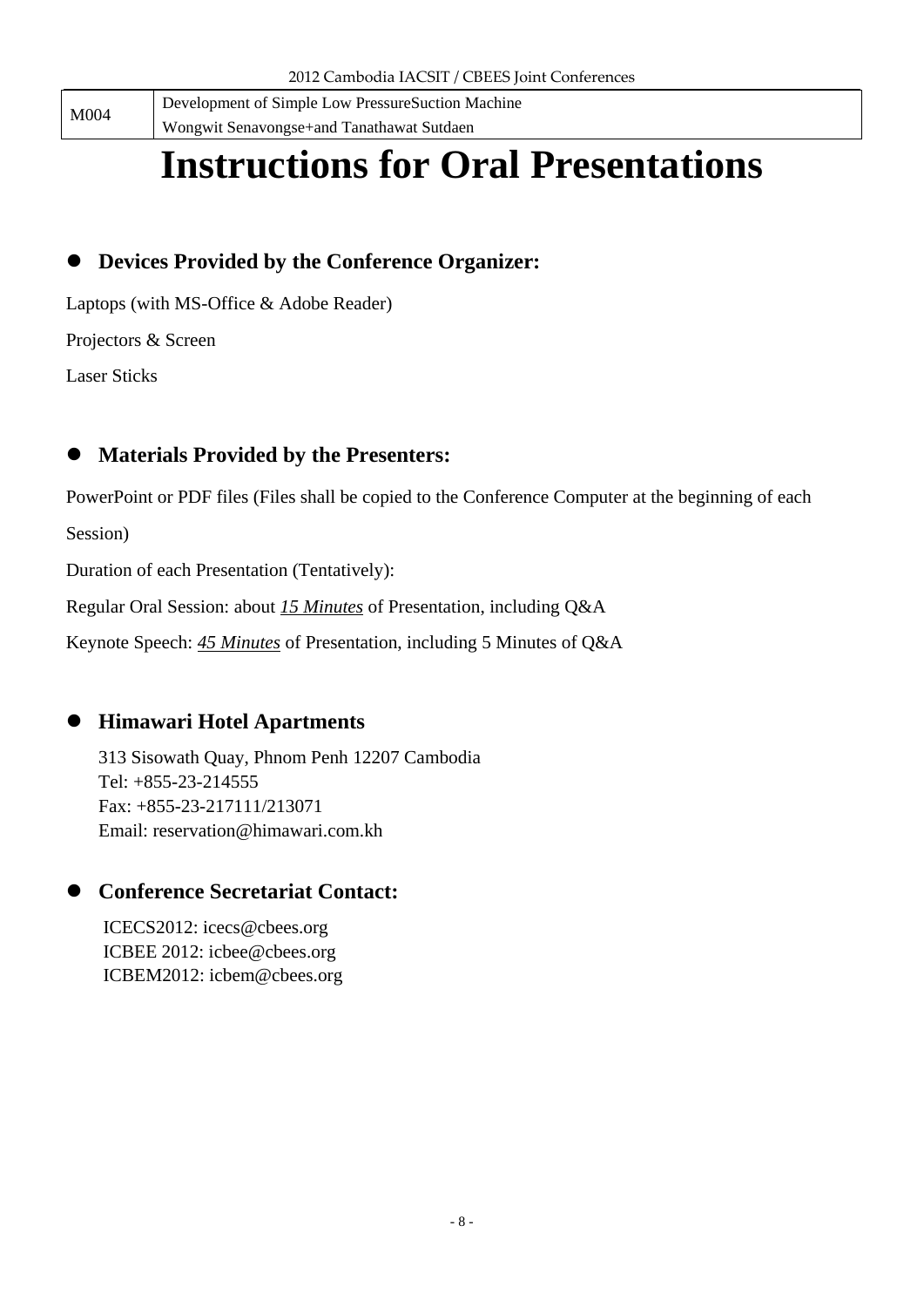# **Call for Papers**

# **Asia-Pacific Chemical, Biological & Environmental Engineering Society (APCBEES)**

<http://www.cbees.org/>

# **Hong Kong: December 29-30, 2012**

### **2012 International Conference on Biodiversity and Climate Change (ICBCC 2012)** <http://www.icbcc.org/>

The ICBCC 2012 papers will be published in the Volume of Journal ( IPCBEE, ISSN: 2010-4618), and all papers will be included in the Engineering & Technology Digital Library, and indexed by Ei Geobase(Elsevier), Ulrich's Periodicals Directory, EBSCO, CNKI, WorldCat, Google Scholar, and sent to be reviewed by Compendex and ISI Proceedings.

**Submission Methods:** 1. Electronic Submission System:

<https://www.easychair.org/account/signin.cgi?conf=icbcc2012>

2. [icbcc@cbees.org](mailto:icbcc@cbees.org)

### **2012 International Conference on Environment, Chemistry and Biology (ICECB 2012)** <http://www.icecb.org/>

The ICECB 2012 papers will be published in the Volume of Journal ( IPCBEE, ISSN: 2010-4618), and all papers will be included in the Engineering & Technology Digital Library, and indexed by Ei Geobase(Elsevier), Ulrich's Periodicals Directory, EBSCO, CNKI, WorldCat, Google Scholar, Cross ref, and sent to be reviewed by Compendex and ISI Proceedings. **Submission Methods:** 1. Electronic Submission System:

<https://www.easychair.org/account/signin.cgi?conf=icecb2012>

2. [icecb@cbees.org](mailto:icecb@cbees.org)

## **Dubai, UAE: January 19-20, 2013**

### **2013 3rd International Conference on Life Science and Technology (ICLST 2013)** <http://www.iclst.org/>

All papers for the ICLST 2013 will be published published in the Journal of Life Sciences and Technologies (JOLST, ISSN: 2301-3672) as one volume, and will be included in the Engineering & Technology Digital Library, and indexed by EBSCO, CrossRef, DOAJ, MELib, Index Copernicus, JournalSeek, Google Scholar,Cross ref, and sent to be reviewed by Ei Compendex and ISI Proceedings.

**Submission Methods:** 1. Electronic Submission System:

<https://www.easychair.org/account/signin.cgi?conf=iclst2013>

2. [iclst@cbees.org](mailto:iclst@cbees.org)

### **2013 2nd International Conference on Clean and Green Energy (ICCGE 2013)** <http://www.iccge.org/>

All papers for the ICCGE 2013 will be published in JOCET (ISSN: 1793-821X) as one volume, and will be included in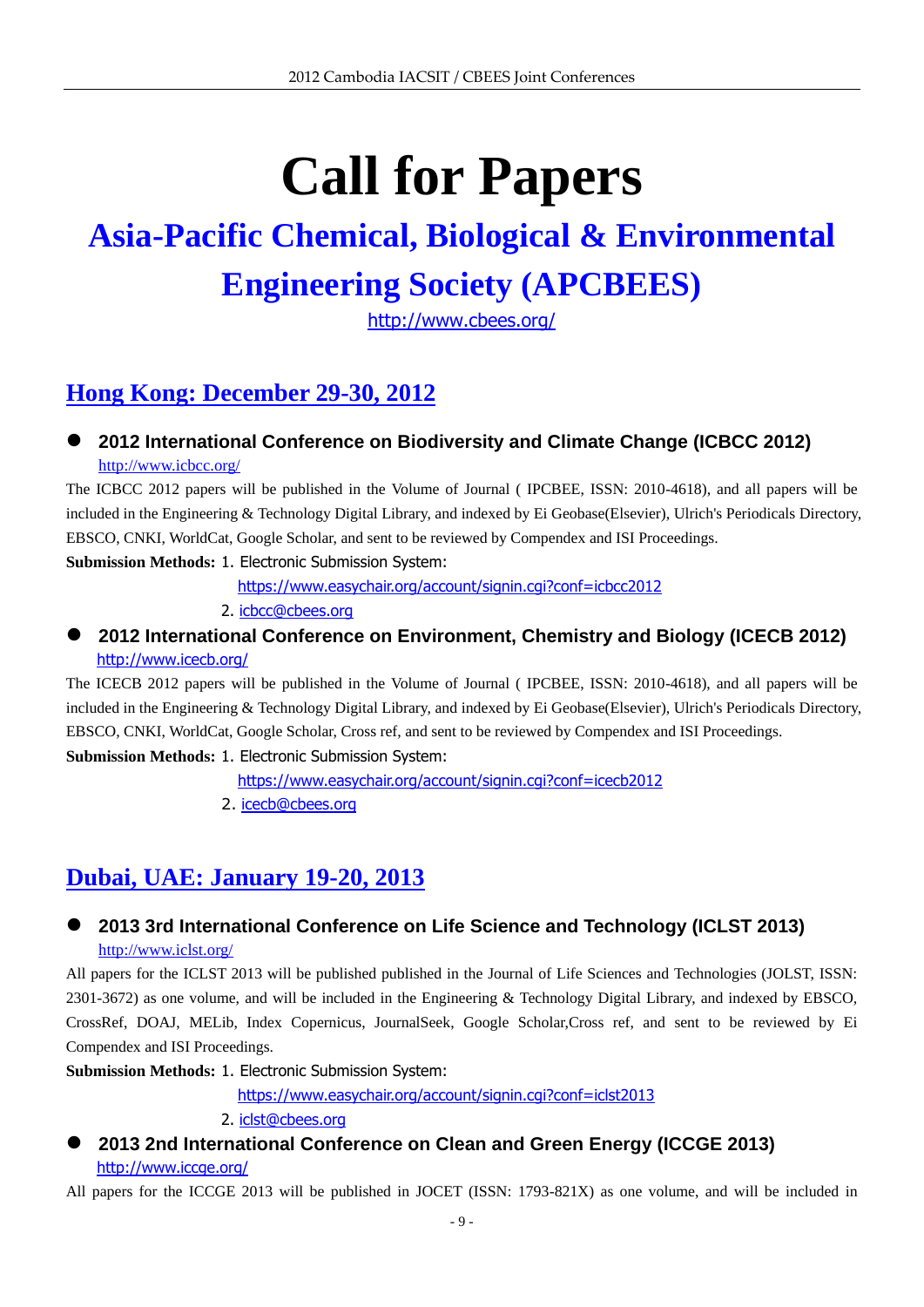Engineering & Technology Library, EBSCO, Ulrich's Periodicals Directory, BE Data and Google Scholar,Cross ref, and sent to be reviewed by Ei Compendex and ISI Proceedings.

### **Submission Methods:** 1. Electronic Submission System:

<https://www.easychair.org/account/signin.cgi?conf=iccge2013>

2. [iccge@cbees.org](mailto:iccge@cbees.org)

### **2013 4th International Conference on Environmental Science and Development (ICESD 2013)**

### <http://www.icesd.org/>

All papers of ICESD 2013 will be published in the APCBEES Procedia (Journal under Elsevier, ISSN: 2212-6708), and will be included in ScienceDirect, and indexed by Scopus, and sent to be reviewed by Ei Compendex and ISI Proceedings. **Submission Methods:** 1. Electronic Submission System:

<https://www.easychair.org/account/signin.cgi?conf=icesd2013>

2. [icesd@cbees.org](mailto:icesd@cbees.org)

# **Rome, Italy: February 24-25, 2013**

### **2013 3rd International Conference on Bioscience, Biochemistry and Bioinformatics (ICBBB 2013)**

### <http://www.icbbb.org/>

All ICBBB 2013 papers will be published in the International Journal of Bioscience, Biochemistry and Bioinformatics (IJBBB, ISSN: 2010-3638), and all papers will be included in the Engineering & Technology Digital Library, and indexed by EBSCO, WorldCat, Google Scholar, Cross ref. and sent to be reviewed by EI Compendex and ISI Proceedings.

**Submission Methods:** 1. Electronic Submission System:

<https://www.easychair.org/account/signin.cgi?conf=icbbb2013>

### 2. [icbbb@cbees.org](mailto:icbbb@cbees.org)

### **2013 2nd International Conference on Climate Change and Humanity(ICCCH 2013)** <http://www.iccch.org/>

All papers of ICCCH 2013 will be published in the Volume of Journal ( IPCBEE, ISSN: 2010-4618), and all papers will be included in the Engineering & Technology Digital Library, and indexed by Ei Geobase(Elsevier), Ulrich's Periodicals Directory, EBSCO, CNKI, WorldCat, Google Scholar, Cross ref, and sent to be reviewed by EI Compendex and ISI Proceedings.

### **Submission Methods:** 1. Electronic Submission System:

<https://www.easychair.org/account/signin.cgi?conf=iccch2013>

### 2. [iccch@cbees.org](mailto:iccch@cbees.org)

 **2013 3rd International Conference on Future Environment and Energy (ICFEE 2013)** <http://www.icfee.org/>

All papers for the ICFEE 2013 will be published in JOCET (ISSN: 1793-821X) as one volume, and will be included in Engineering & Technology Library, EBSCO, Ulrich's Periodicals Directory, BE Data and Google Scholar, Cross ref,and sent to be reviewed by Ei Compendex and ISI Proceedings.

### **Submission Methods:** 1. Electronic Submission System:

<https://www.easychair.org/account/signin.cgi?conf=icfee2013>

2. [icfee@cbees.org](mailto:icfee@cbees.org)